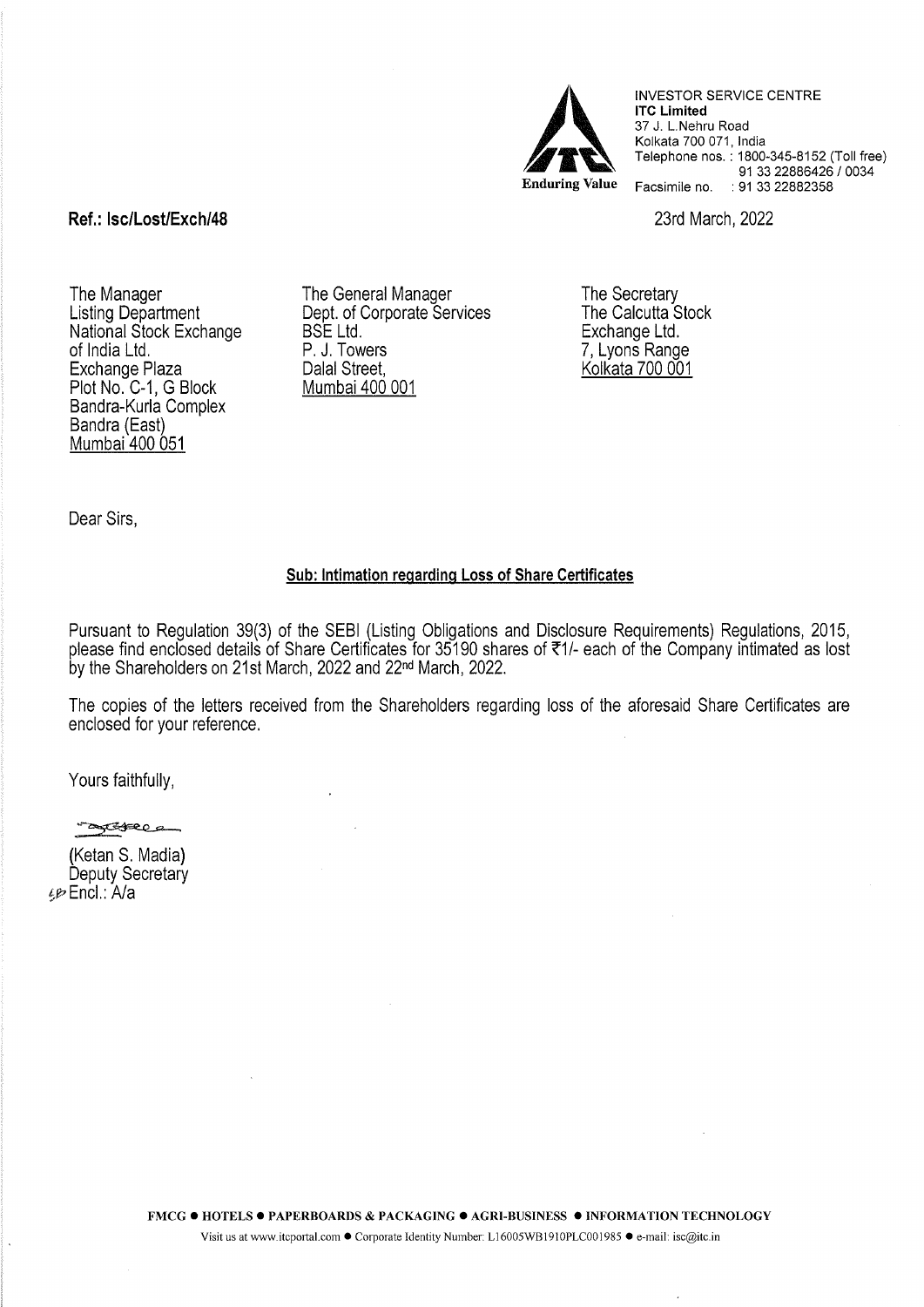| COMPANY NAME   | ITC LIMITED                           |
|----------------|---------------------------------------|
| SOURCE         | <b>INVESTOR SERVICE CENTRE</b>        |
| LETTER REF NO  | ISC/LOST/EXCH/48                      |
| LETTER DATE    | 23/03/2022                            |
| <b>REMARKS</b> | SHARES REPORTED LOST/STOLEN/MISPLACED |
|                |                                       |

| REMARKS                | SHARES REPORTED LOST/STOLEN/MISPLACED |               |                    |                  |                      |
|------------------------|---------------------------------------|---------------|--------------------|------------------|----------------------|
| <b>LEDGER FOLIO NO</b> | <b>HOLDER NAME</b>                    | <b>CERTNO</b> | <b>DISTNO FROM</b> | <b>DISTNO TO</b> | <b>NO. OF SHARES</b> |
| 01/33147               | SANJAY AGARWAL                        | 000155009     | 0003830449891      | 0003830451015    | 0000000001125        |
| 01/33147               | SANJAY AGARWAL                        | 000231490     | 0008057357130      | 0008057358254    | 0000000001125        |
| 04/10631               | SHEILA S DALAL                        | 000012316     | 0000022729901      | 0000022731820    | 0000000001920        |
| 04/10631               | SHEILA S DALAL                        | 000078525     | 0002514793021      | 0002514793980    | 0000000000960        |
| 04/10631               | SHEILA S DALAL                        | 000161797     | 0003848509679      | 0003848512558    | 0000000002880        |
| 08/01892               | ABUL HASSAN                           | 000020432     | 0000034215691      | 0000034222090    | 0000000006400        |
| 08/01892               | ABUL HASSAN                           | 000086641     | 0002520535916      | 0002520539115    | 0000000003200        |
| 08/01892               | ABUL HASSAN                           | 000167352     | 0003860684673      | 0003860694272    | 0000000009600        |
| 13/04886               | ISMAIL SHARIEF MOHMMED                | 000030848     | 0000052552431      | 0000052554730    | 0000000002300        |
| 13/04886               | ISMAIL SHARIEF MOHMMED                | 000097060     | 0002529705366      | 0002529706515    | 0000000001150        |
| 13/04886               | ISMAIL SHARIEF MOHMMED                | 000174381     | 0003878246451      | 0003878249900    | 0000000003450        |
| 14/21619               | SHALINI.T N                           | 000037335     | 0000063171801      | 0000063172040    | 0000000000240        |
| 14/21619               | SHALINI.T N                           | 000103548     | 0002535015081      | 0002535015200    | 0000000000120        |
| 14/21619               | SHALINI.T N                           | 000178662     | 0003889104647      | 0003889105006    | 0000000000360        |
| 14/21619               | SHALINI.T N                           | 000250940     | 0008092503418      | 0008092503777    | 0000000000360        |

 $\label{eq:2.1} \frac{1}{\sqrt{2}}\left(\frac{1}{\sqrt{2}}\right)^{2} \left(\frac{1}{\sqrt{2}}\right)^{2} \left(\frac{1}{\sqrt{2}}\right)^{2} \left(\frac{1}{\sqrt{2}}\right)^{2} \left(\frac{1}{\sqrt{2}}\right)^{2} \left(\frac{1}{\sqrt{2}}\right)^{2} \left(\frac{1}{\sqrt{2}}\right)^{2} \left(\frac{1}{\sqrt{2}}\right)^{2} \left(\frac{1}{\sqrt{2}}\right)^{2} \left(\frac{1}{\sqrt{2}}\right)^{2} \left(\frac{1}{\sqrt{2}}\right)^{2} \left(\$ 



 $\label{eq:2.1} \frac{1}{\sqrt{2}}\int_{\mathbb{R}^3}\frac{1}{\sqrt{2}}\left(\frac{1}{\sqrt{2}}\right)^2\frac{1}{\sqrt{2}}\left(\frac{1}{\sqrt{2}}\right)^2\frac{1}{\sqrt{2}}\left(\frac{1}{\sqrt{2}}\right)^2\frac{1}{\sqrt{2}}\left(\frac{1}{\sqrt{2}}\right)^2.$ 

 $\label{eq:1} \frac{1}{2} \sum_{i=1}^n \frac{1}{2} \sum_{j=1}^n \frac{1}{2} \sum_{j=1}^n \frac{1}{2} \sum_{j=1}^n \frac{1}{2} \sum_{j=1}^n \frac{1}{2} \sum_{j=1}^n \frac{1}{2} \sum_{j=1}^n \frac{1}{2} \sum_{j=1}^n \frac{1}{2} \sum_{j=1}^n \frac{1}{2} \sum_{j=1}^n \frac{1}{2} \sum_{j=1}^n \frac{1}{2} \sum_{j=1}^n \frac{1}{2} \sum_{j=1}^n \frac{1}{$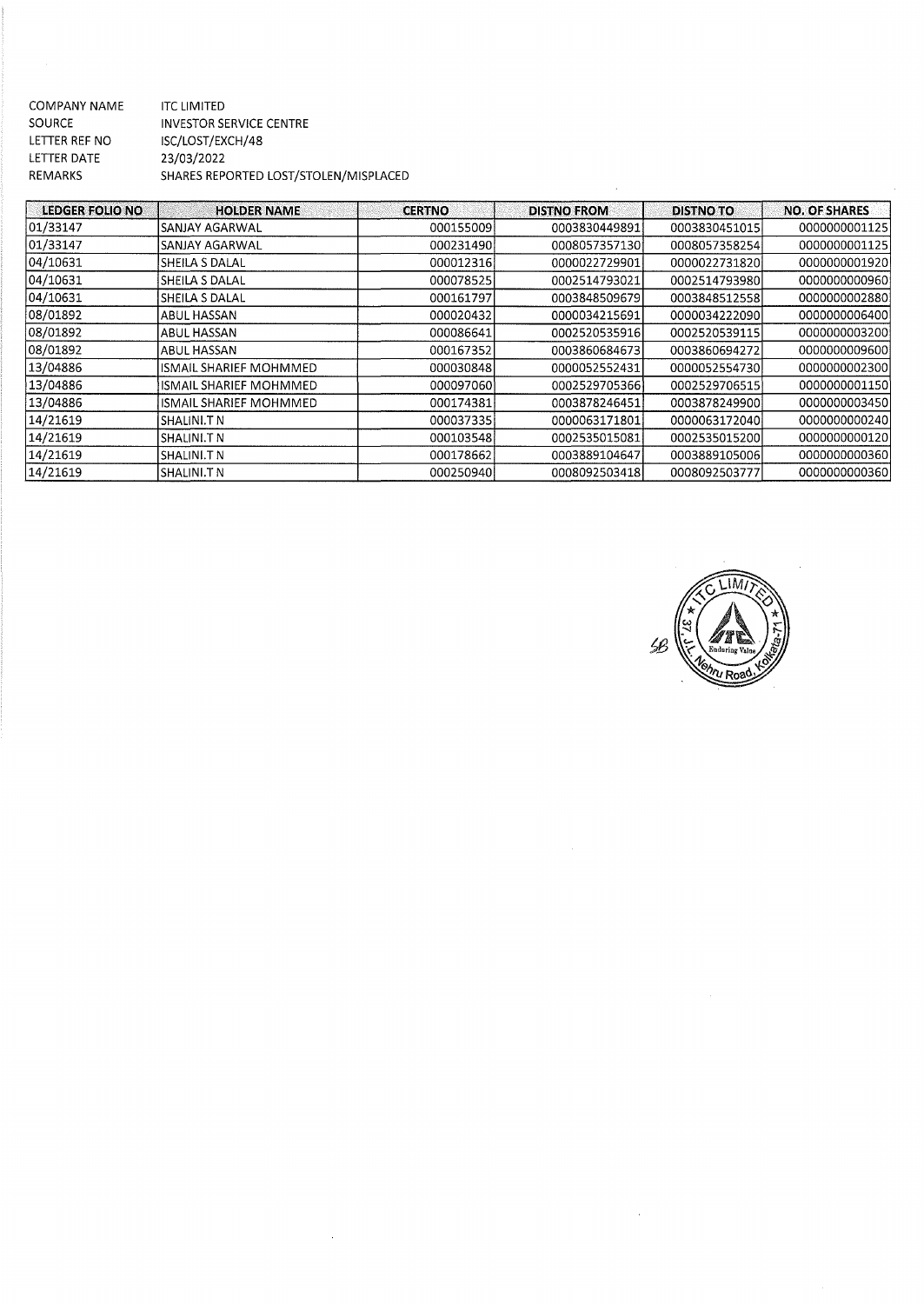$\mathcal{L}^{\star}$  $\frac{1}{3}$  s

bma:

 $\sqrt{\zeta} \lambda$  $\bigwedge \bigl\langle \bigcirc \bigm /_{\Bbbk} \, , \, \bigr\rangle$ 

sanjay agarwal <smag1622@gmail.com>

Sun, Mar 6, 2022 at 10:02 AM

 $I=I\mathscr{A}$ 

I

### Loss of Share Certificates-01/33147.

sanjay aga**rwal** <smag1622@gmail.**c**om>-To: ITC ISC <isc@ilc.in>

Date- 6 March 2022

Dear Maám/Sir

' ' As per your mail dated 25 February 2022, I am submitting the following documents duly signed each and e 1 very page of the document by me. List of documents:-

1) Form ISR-1 2) Cancelled cheque 3) Form ISR-3 4) Form ISR-4 5) Counter guarantee certificate 6) Indemnity (Attestation of signature by the Bank seal) 7) Affidavit 8) Copy of PAN

9) Copy of Aadhaar

10) Client Master List

In the above context, it is requested that my 2250 shares of lTC (1125 +1125) may be Dematted on priority in the account where I have also dematted 1125 shares of the same folio (01/33147) in March 2021 (DP id-IN303028) Hard copy follows via speed post.

f, L \_- <sup>~</sup>0 •• 1 . Sanjay Agarwal ..........; '\ (f~ Thanking You With Regards Mobile Number- 943447897 37, <sub>J. I</sub> ad, Kolkata - 71 (Quoted text hidden]

https://mail.google.com/mail/u/0/?ik=d18e96704a&view=pt&search=all&permmsgid=msg-a%3Ar-8077063212797628079&simpl=msg-a%3Ar-8077063... 1/1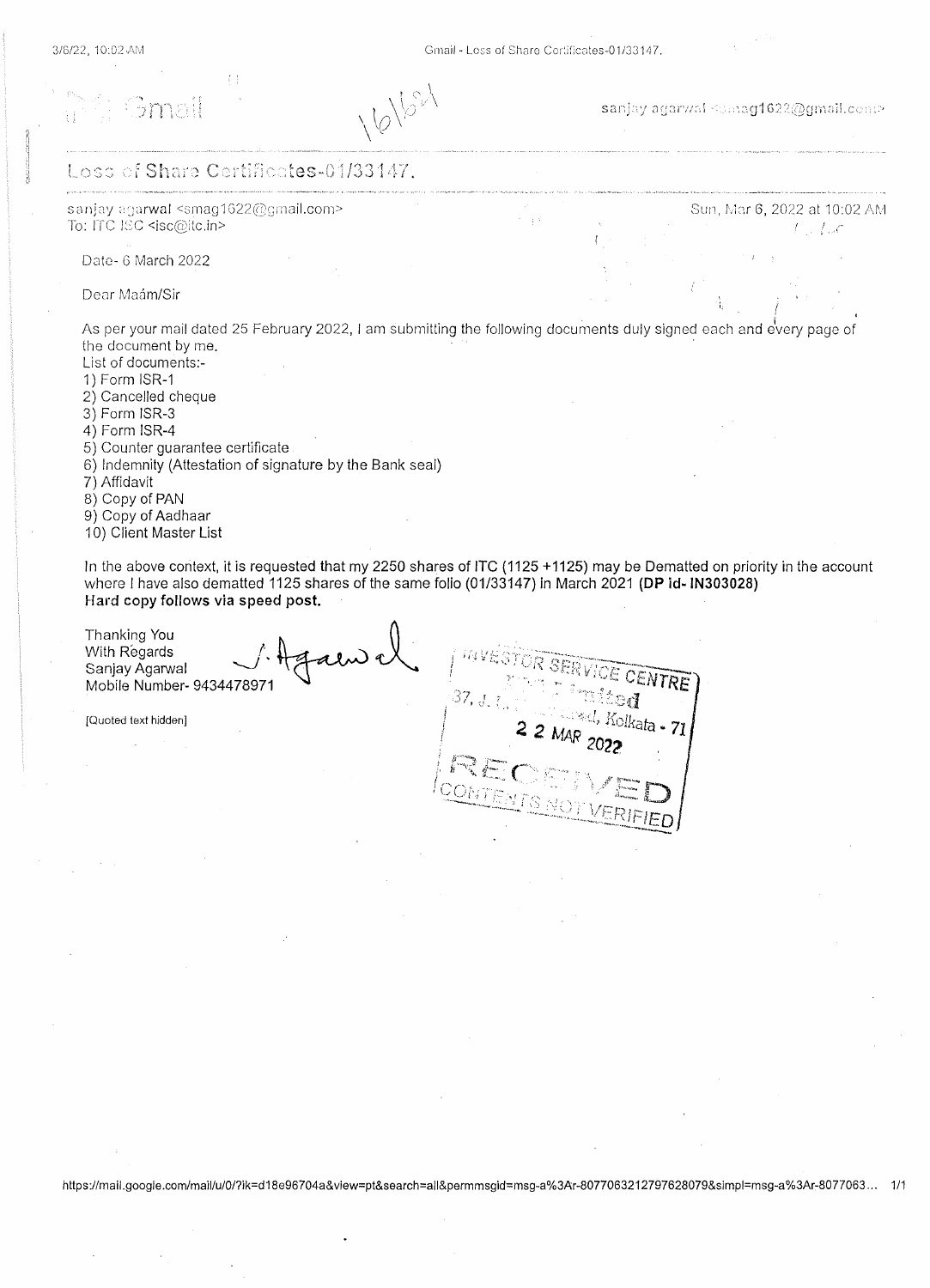18 M Con

# **Ms. Sheila Dalal**

/

5th Floor, Sital Mahal, Sital Baug, 64 Walkeshwar Road, Malabar **Hill,** 

Mumbai- 400 006. Mobile: 9967723000

 $\leq \bigwedge^3$ 

-.. \_\_\_\_.·.·

 $^{\prime}$   $^{\prime}$ 

8<sup>th</sup> February, 2022.

To:

**lTC Limited 37, Jawaharlal Nehru Road, Kolkatta - 700071.**  Tel.: 1800-345-8152.

Kind Attn.: lncharge, Investor Service Center.

Dear Sir/Madam,

Sub.: Reminder Letter to my earlier letter dated 14/9/2021 & 9/11/2021

Request to electronically credit 5760 shares of lTC in my demat account

 $\overrightarrow{\rm Ref.}$  Folio : 04/10631  $\pm$  /  $\pm$ 

I own 8G40 shares of lTC out of which your office accepted my demat request for 2880 shares and demated them in my demat account no. 11036606 held with Bank Of India, DPID: !N300749. I request you to electronically credit my same demat account with 5760 missing shares of lTC and oblige.

I have learnt that your office electronically credited shares of another shareholder Ms Harjit Lalit Chada, folio No.: 02/7284, 02/22846 & 02/6795 without going through hard procedure of obtaining duplicate share certificates. Please do similar in my case and oblige.

Do you require any clarifications, do feel free to cail me up on my abovementioned cell number and oblige.

Thanking You,

Yours Faithfully,

(Ms Sheila Dalal)

Shareholder, Regd. Folio No.: 04-10631

Encl: Client Master Copy of my demat account.

|             | <b>INVESTOR SEPTEDE CENTRE</b>            |
|-------------|-------------------------------------------|
| 37. J. L. 1 | ITO Luited<br>– vad. Selkat <b>a - 71</b> |
|             | $2.1$ M/R $2022$                          |
| 经资金         | ki to pro                                 |
| CONTL.      | <b>DEL SEGREDI</b>                        |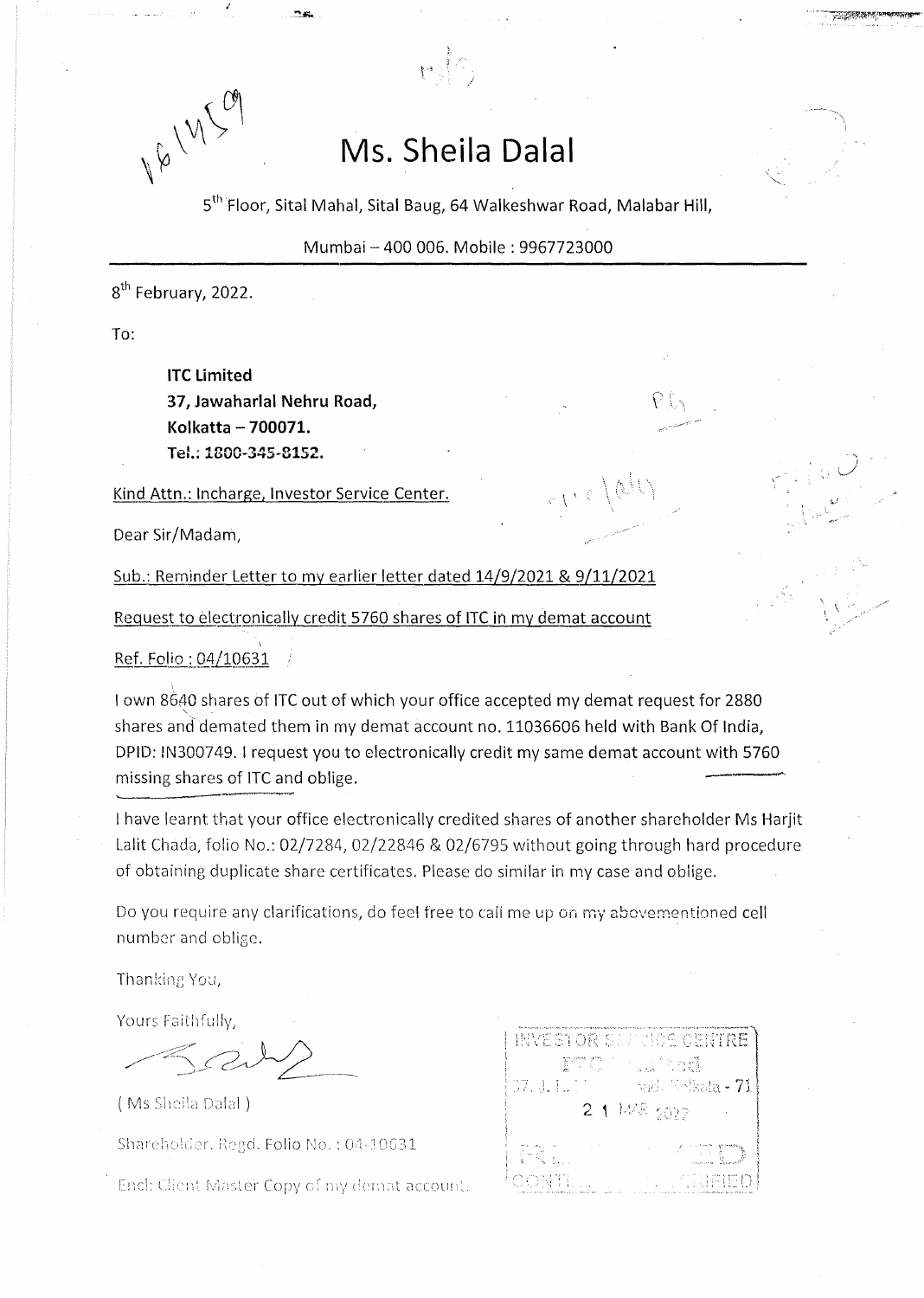Date: 21/03/2022

Investor Service Centre lTC LTD 37 J L Nehru Road Kolkata- 71

## Re: Intimation of Loss of Share certificates- Folio- 08/01892

16100

Dear Sir,

My name is Abul Hassan, and i would like to inform you that below mentioned certificates held under my name are lost, I would request you to kindly acknowledge the same and take necessary action for fresh issuance of duplicate certificates same in my name.

Yours faithfully,

Thanking you<br>And alam

Abul Hassan

Certificate Nos: 20432, 86641, 167352

| INVESTOR SERVICE CENTRE<br>ggy, planifod<br>37, J. L. Natural M. Kolkata - 71<br>2 2 MAR 2022 |
|-----------------------------------------------------------------------------------------------|
| RECEIVED<br>CONTENTS NOT VERIFIED                                                             |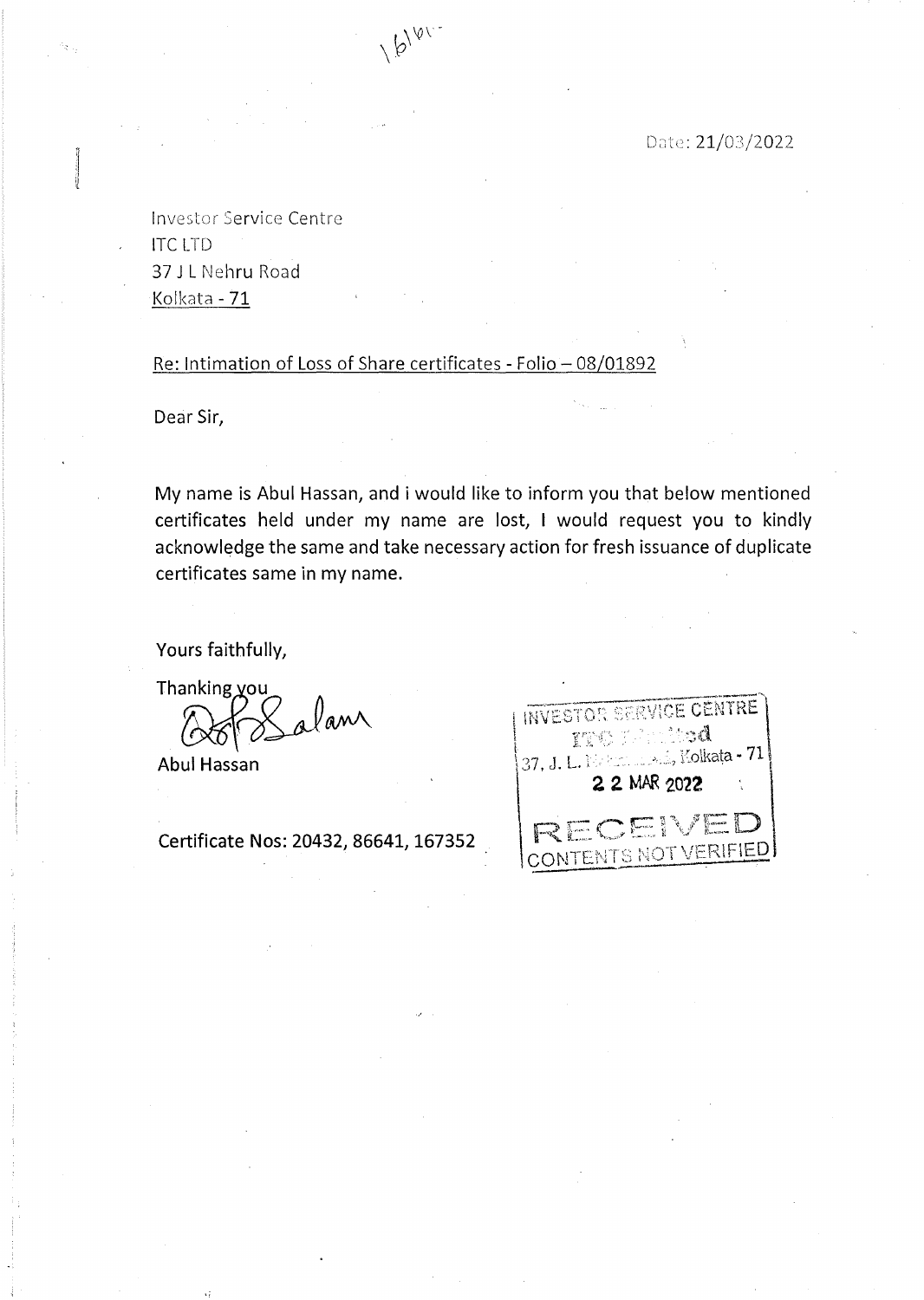$|01| - 17|3|2022$ 

 $\int$  0 The Investit Service Curtera 16/622  $2$  TC  $\downarrow$  D Subl- Duphcale Share Cestificale Anne ENTRE ~cJ-. (I . \ I . l 2 2 ~\_1AR 202"l .  $\mathcal{C}_{\mathcal{N}}$  \  $\mathcal{C}_{\mathcal{N}}$  and  $\mathcal{C}_{\mathcal{N}}$  . The contract of  $\mathcal{C}_{\mathcal{N}}$  $\begin{array}{c} \mathcal{M} \setminus \mathcal{M} \setminus \mathcal{M} \setminus \mathcal{M} \setminus \mathcal{M} \setminus \mathcal{M} \setminus \mathcal{M} \setminus \mathcal{M} \setminus \mathcal{M} \setminus \mathcal{M} \setminus \mathcal{M} \setminus \mathcal{M} \setminus \mathcal{M} \setminus \mathcal{M} \setminus \mathcal{M} \setminus \mathcal{M} \setminus \mathcal{M} \setminus \mathcal{M} \setminus \mathcal{M} \setminus \mathcal{M} \setminus \mathcal{M} \setminus \mathcal{M} \setminus \mathcal{M} \setminus \mathcal{M} \$ undu this tolie we all not recind shore celiticle 19 rue to charge 2<del>0</del> house (8) partes Department also not delivered. So kindey l'essuette The w dupticate cut treaty orty 6900 and Send me below Address yours Sincerly Address! ~~ Mohammed Jemail Shi mahammed is mail shariot  $f(o \subseteq s \cdot \alpha b \cdot d u)$  khador **c**D *j, j<sup>/slim</sup>*  $|8-8-18|28|$  $R$ aksha puram colony Saidabed  $thn$  check of  $-$ SWOSS9  $7207869657$